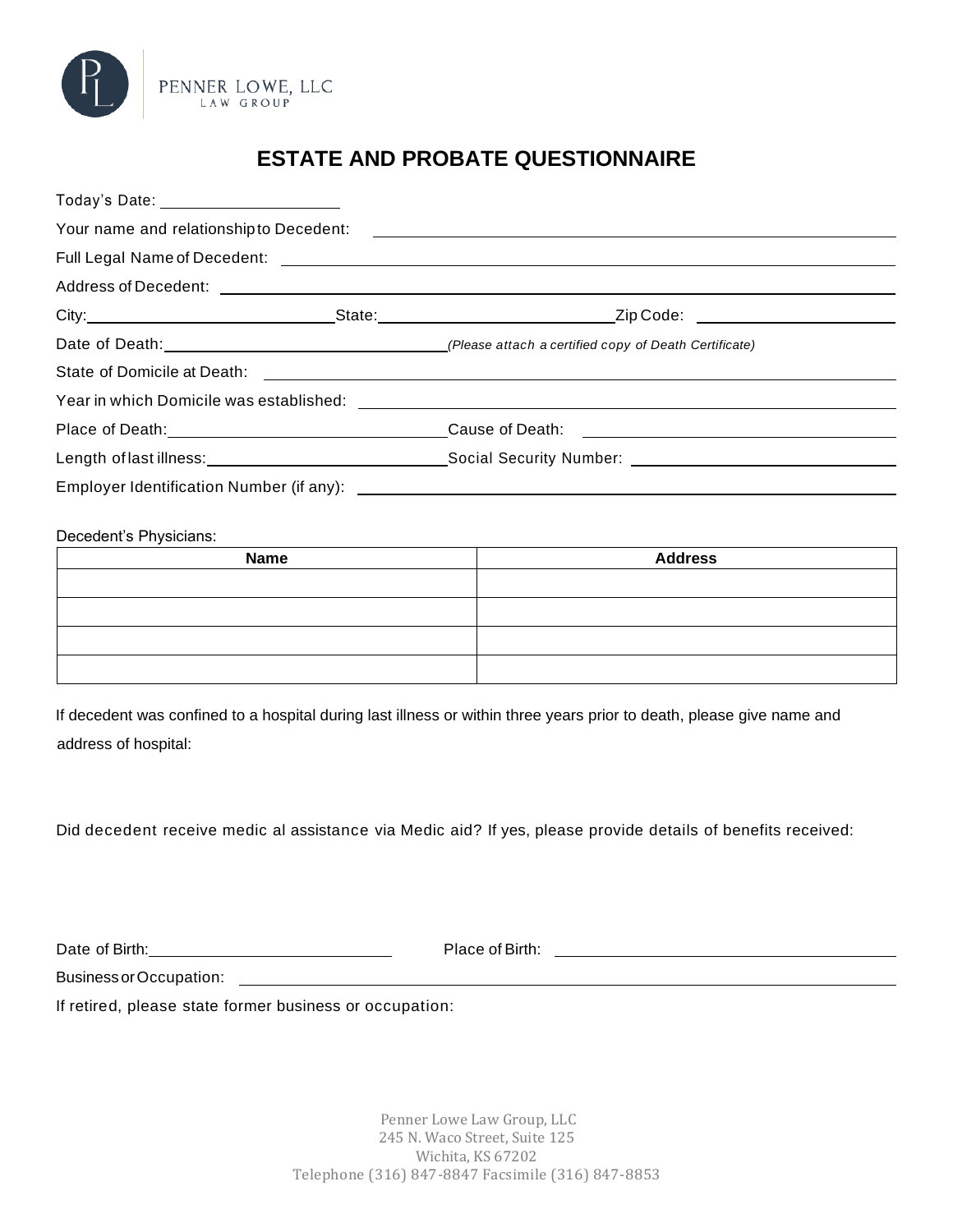# **Will Information**

|       | Date of Will: \\one \\one \\one \\one \\one \\one \\one \\one \\one \\one \\one \\one \\one \\one \\one \\one \\one \\one \\one \\one \\one \\one \\one \\one \\one \\one \\one \\one \\one \\one \\one \\one \\one \\one \\on       |                                                                                                               |  |  |  |
|-------|--------------------------------------------------------------------------------------------------------------------------------------------------------------------------------------------------------------------------------------|---------------------------------------------------------------------------------------------------------------|--|--|--|
|       |                                                                                                                                                                                                                                      |                                                                                                               |  |  |  |
|       | Statement or list disposing of tangible personal property dated: ___________________________________                                                                                                                                 |                                                                                                               |  |  |  |
|       |                                                                                                                                                                                                                                      |                                                                                                               |  |  |  |
|       |                                                                                                                                                                                                                                      |                                                                                                               |  |  |  |
|       |                                                                                                                                                                                                                                      |                                                                                                               |  |  |  |
|       | Petition to be signed by: <u>example and contact the set of the set of the set of the set of the set of the set of the set of the set of the set of the set of the set of the set of the set of the set of the set of the set of</u> |                                                                                                               |  |  |  |
|       |                                                                                                                                                                                                                                      |                                                                                                               |  |  |  |
|       |                                                                                                                                                                                                                                      |                                                                                                               |  |  |  |
|       | State: _______________                                                                                                                                                                                                               | Zip Code: The Code State of the Code                                                                          |  |  |  |
|       |                                                                                                                                                                                                                                      |                                                                                                               |  |  |  |
|       |                                                                                                                                                                                                                                      |                                                                                                               |  |  |  |
| City: |                                                                                                                                                                                                                                      | Zip Code: The Code Service of the Code Service of the Code Service of the Code Service of the Code Service of |  |  |  |
|       |                                                                                                                                                                                                                                      |                                                                                                               |  |  |  |

## **Heirs, Legatees, and Devises**

| Name | Relationship | Date of Birth | Social Security Number | Complete Address<br>Including Zip Code |
|------|--------------|---------------|------------------------|----------------------------------------|
|      |              |               |                        |                                        |
|      |              |               |                        |                                        |
|      |              |               |                        |                                        |
|      |              |               |                        |                                        |
|      |              |               |                        |                                        |

It is important to get the names and addresses of **all** the heirs. See in Re Barnes, 212 Kan. 502, 612 Pd2 387 (1937)

| Date of marriage to surviving spouse:                                    |
|--------------------------------------------------------------------------|
|                                                                          |
| Date of birth of surviving spouse:                                       |
| If spouse is deceased, indicate date of death:                           |
| If decedent adopted a child, indicate name, date, and place of adoption: |

If decedent was divorced, indicate name of former spouse, date and place of final divorce decree: (please attach copy of final divorce decree)

| Name of Accountant: |  |        |           |  |
|---------------------|--|--------|-----------|--|
| Address:            |  |        |           |  |
| City:               |  | State: | Zip Code: |  |
| Telephone: (        |  |        |           |  |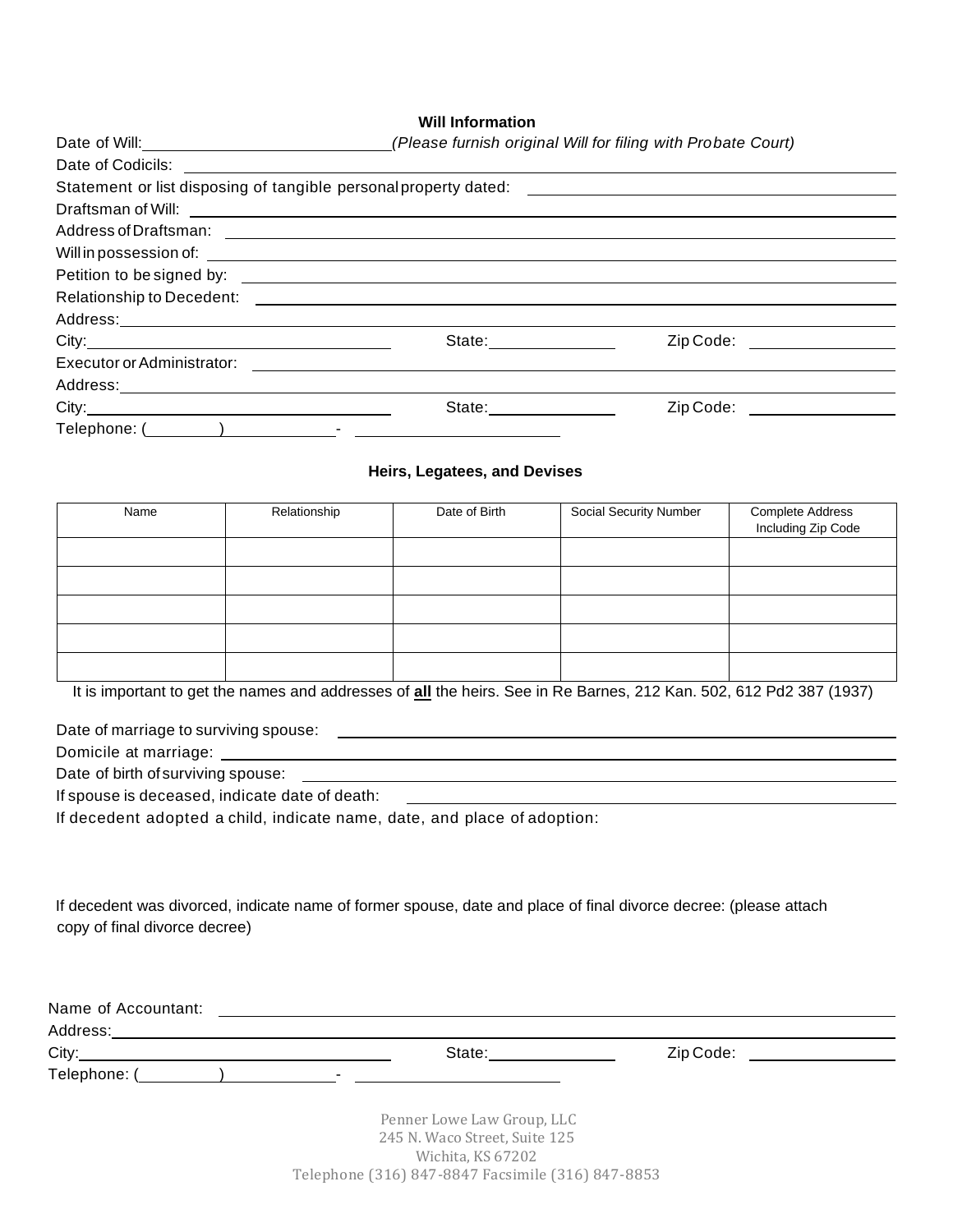#### **Assets**

# Safe Deposit Box  $\Box$  Yes  $\Box$  No If yes, Name of bank or safe deposit company: Address: City: State: Zip Code:

Name of authorizedperson(s):

### Bank and Savings and Loan Accounts

| Name of Bank or Trust Company | How Held<br>(Joint, POD, TOD, etc.) | <b>Account Number</b> | Date of Death Value |
|-------------------------------|-------------------------------------|-----------------------|---------------------|
|                               |                                     |                       |                     |
|                               |                                     |                       |                     |
|                               |                                     |                       |                     |
|                               |                                     |                       |                     |
|                               |                                     |                       |                     |
|                               |                                     |                       |                     |

# Brokerage Accounts

| Name of Brokerage Company | How Held<br>(Joint, POD, TOD, etc.) | <b>Account Number</b> | Date of Death Value |
|---------------------------|-------------------------------------|-----------------------|---------------------|
|                           |                                     |                       |                     |
|                           |                                     |                       |                     |
|                           |                                     |                       |                     |
|                           |                                     |                       |                     |

### **Stocks**

| Company | Kind of Stock | <b>Certificate Number</b> | Shares Held | How Held | Value |
|---------|---------------|---------------------------|-------------|----------|-------|
|         |               |                           |             |          |       |
|         |               |                           |             |          |       |
|         |               |                           |             |          |       |
|         |               |                           |             |          |       |
|         |               |                           |             |          |       |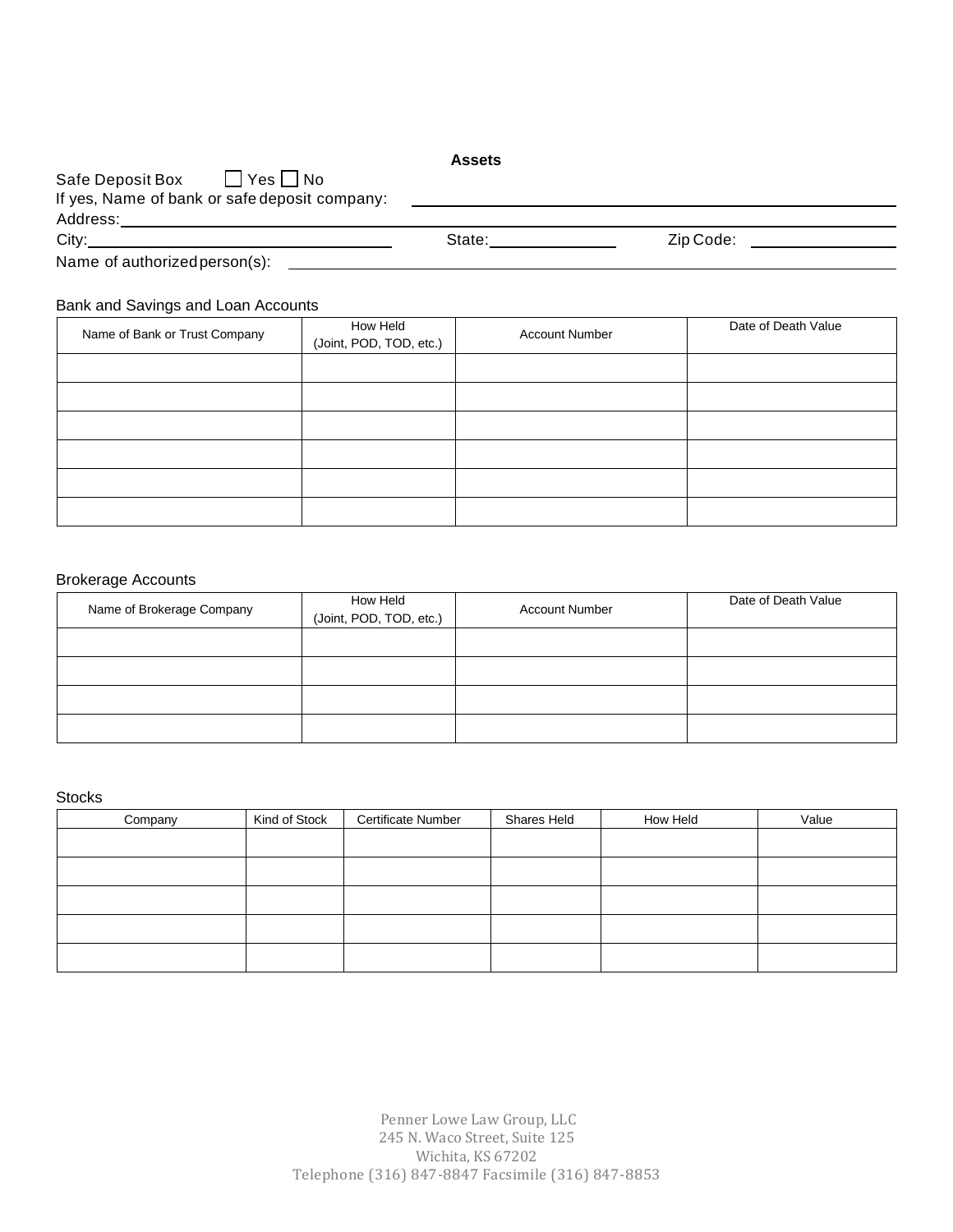# Bonds, Government Bonds, and Mortgages

| Debtor or Issuer | Number | <b>Series</b> | Description | How Held | Value |
|------------------|--------|---------------|-------------|----------|-------|
|                  |        |               |             |          |       |
|                  |        |               |             |          |       |
|                  |        |               |             |          |       |
|                  |        |               |             |          |       |
|                  |        |               |             |          |       |

### Life Insurance on Life of Decedent

| Company | Beneficiary | <b>Policy Number</b> | Face Value |
|---------|-------------|----------------------|------------|
|         |             |                      |            |
|         |             |                      |            |
|         |             |                      |            |
|         |             |                      |            |
|         |             |                      |            |
|         |             |                      |            |

### Annuities

| Description | Value |
|-------------|-------|
|             |       |
|             |       |
|             |       |
|             |       |
|             |       |

### Other Personal Property

| Description | Value |
|-------------|-------|
|             |       |
|             |       |
|             |       |
|             |       |
|             |       |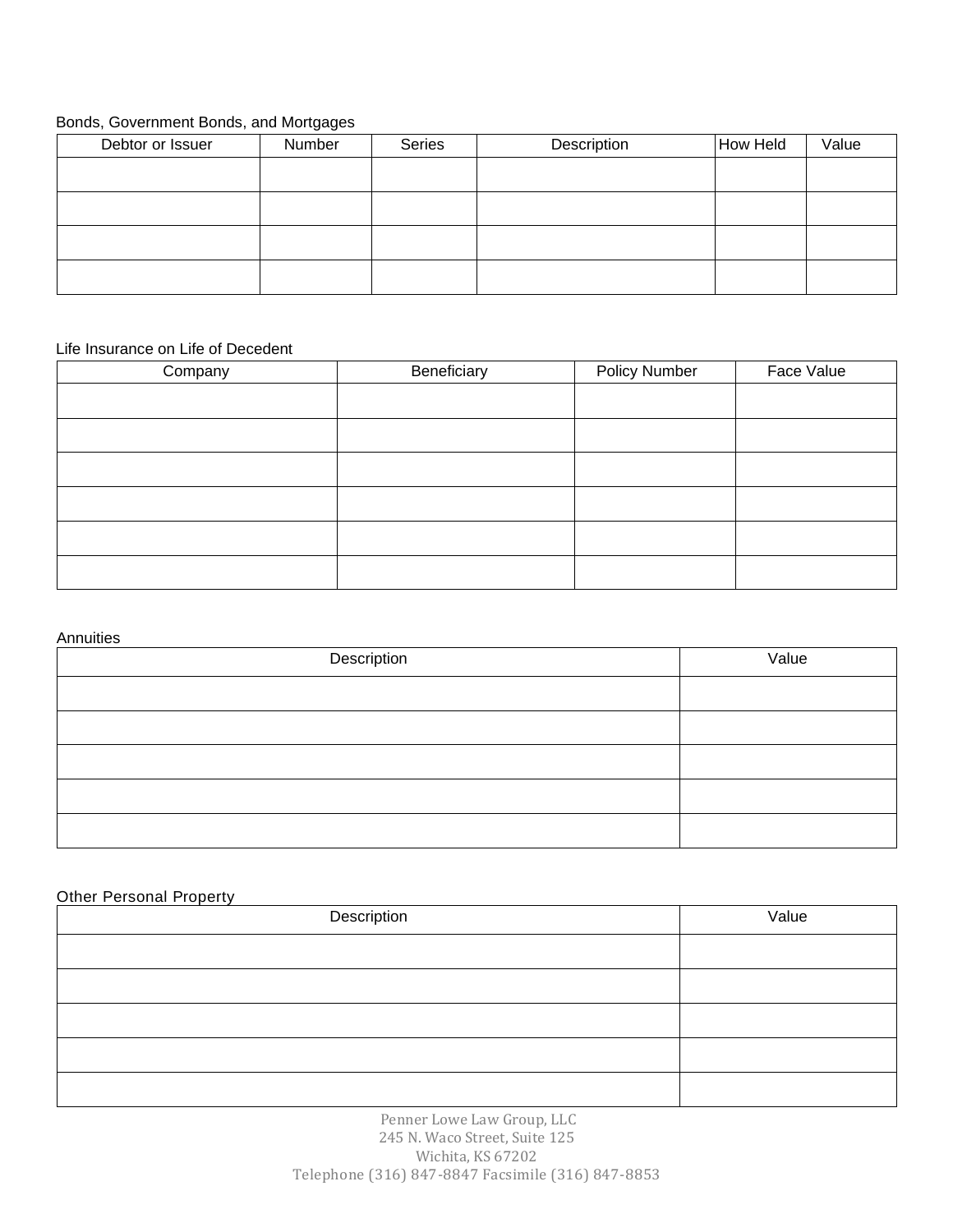# Real Estate

| Description | How Held | Value |
|-------------|----------|-------|
|             |          |       |
|             |          |       |
|             |          |       |
|             |          |       |

### Partnership Property

| Description | Value |
|-------------|-------|
|             |       |
|             |       |
|             |       |
|             |       |
|             |       |

# Joint Tenancy Property

| Description | Names/Relationship of Joint Tenant | Value |
|-------------|------------------------------------|-------|
|             |                                    |       |
|             |                                    |       |
|             |                                    |       |
|             |                                    |       |
|             |                                    |       |

## Unclaimed Property

| Description | State where held | Value |
|-------------|------------------|-------|
|             |                  |       |
|             |                  |       |
|             |                  |       |
|             |                  |       |
|             |                  |       |